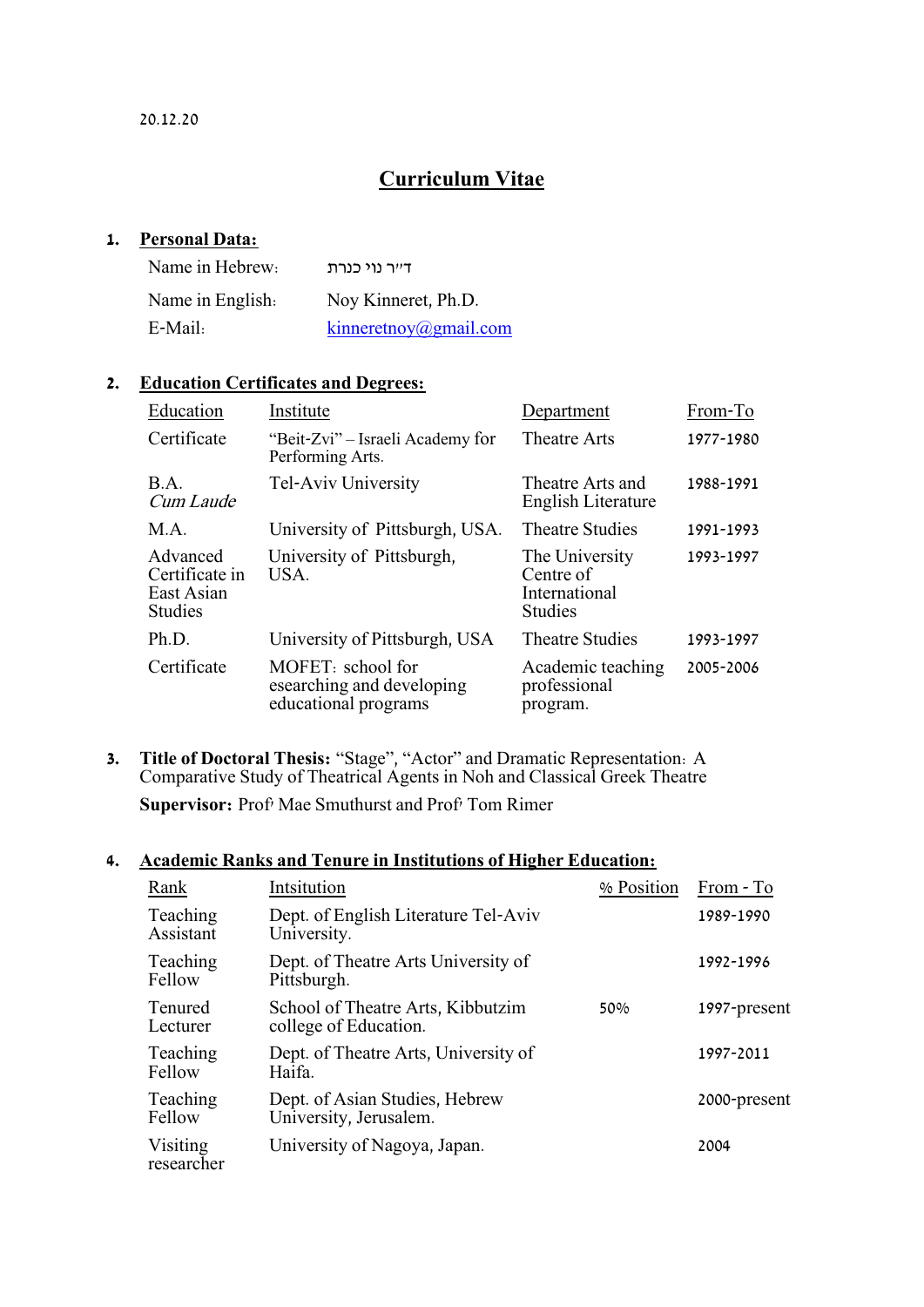| <u>Rank</u>            | Intsitution                  | % Position | From - To    |
|------------------------|------------------------------|------------|--------------|
| Associate<br>professor | University of Nagoya, Japan. |            | 2008         |
| Senior<br>Lecturer     | The Western Galilee College  | 50%        | 2012-present |

### **5. Grants and Awards:**

| Year      | Name of Grant/Award                                                                   |
|-----------|---------------------------------------------------------------------------------------|
| 1990      | The Vardi Scholarship, Dept. of English Literature, Tel-Aviv University               |
| 1990      | Naomi Handelman writing Competition, first prize, Tel-Aviv University                 |
| 1993      | Nippon Sheet and Glass Scholarship- a summer study in Japan                           |
| 1994      | Nippon Sheet and Glass Scholarship- a year study in Japan                             |
| 1994-1995 | The Andrew Mellon Fellowship, University of Pittsburgh                                |
| 1996      | Japan Iron and Steel Federation Graduate Research Grant in Japanese<br><b>Studies</b> |
| 2017      | הצטיינות בהוראה – מכללה אקדמית גליל מערבי                                             |
|           |                                                                                       |

# **6. Reasearch Grants:**

| From-To   | <b>Funding Agency</b>                                                                                            | Title of Research                                             | Names of Research Partners |
|-----------|------------------------------------------------------------------------------------------------------------------|---------------------------------------------------------------|----------------------------|
| 2008      | Center for<br>Developmental $\&$<br><b>Clinical Psychology</b><br>and psychiatry,<br>Nagoya University,<br>Japan | Mask-body-<br>identity: use of<br>masks for identity<br>quest | Prof. M. Morita            |
|           |                                                                                                                  |                                                               | Dr. K. Sugimura            |
| 2009-2011 | Seminar<br>Hakibbutzim College<br>of Education                                                                   | Second Life as a<br>platform for<br>scenes simulation         | Dr. Miri Sheinfeld         |

# **7. Additional Professional Experience:**

### Directing:

W.B. yeats' "The Only Jealousy of Emer", USA, 1995. J. Sobol's "Gettoh", USA, 1995. "The Lady Aoi", Israel, 2002. Aeschylus' "Persians", Israel, 2004. Bialik's "Habrecha", Israel, 2005. Abe Kobo's "Suitcase", Israel, 2006. Shimizu Kunio's "Dressing Room", Israel, 2008. Euripides' "Bacchae", Israel, 2011. Aeschylus' "Eumenides", Israel, 2012.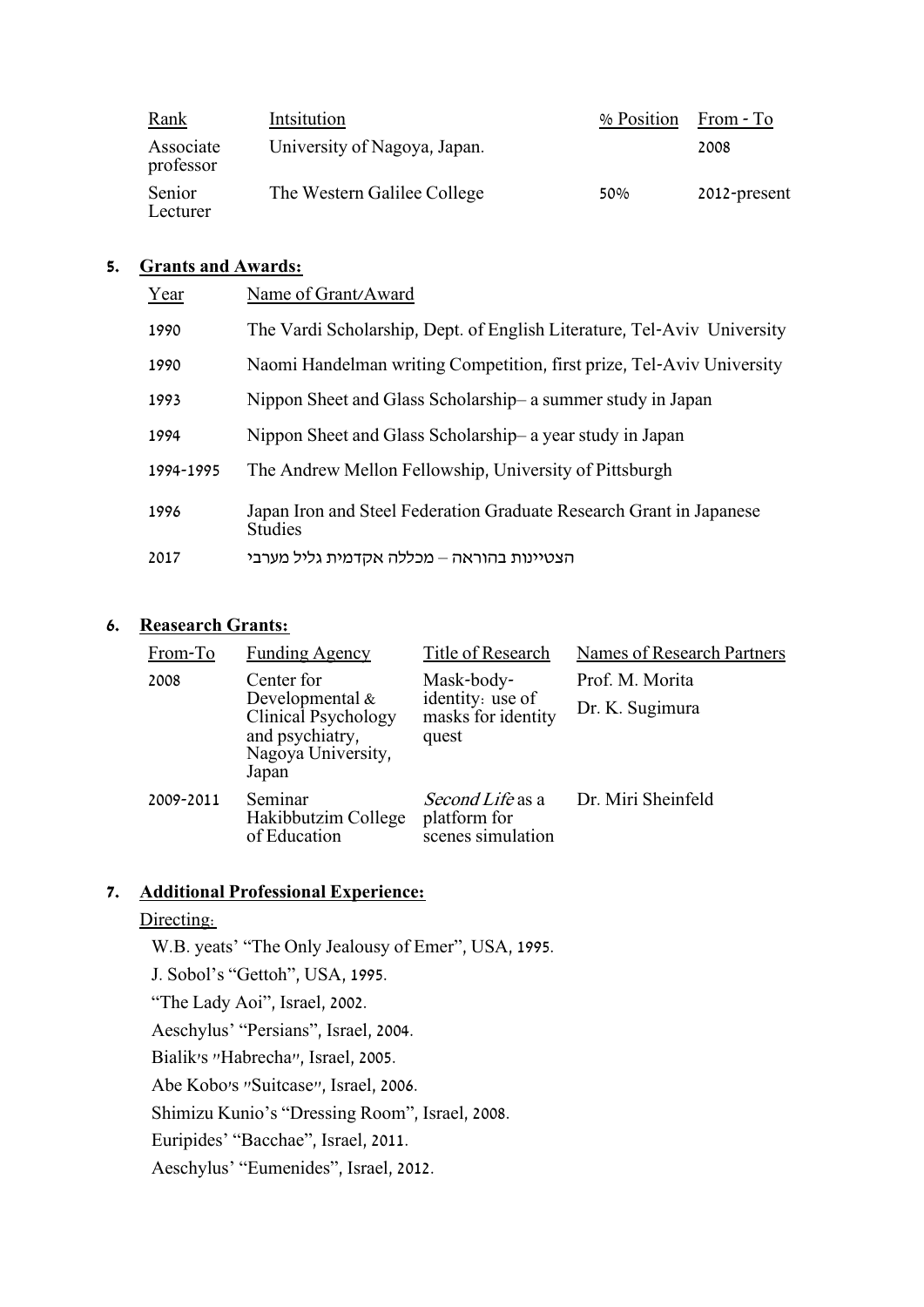Euripides' "Hecuba", Israel, 2013.

Aristophanes' "Clouds", Israel, 2014.

Sophocles' "Electra", Israel, 2016

Research and Study with the Noh master Mr. Takabayashi Shinji, Including 5 formal recitals, Japan, 1994-1996; 2008; 2015.

### **8. Scientific Areas of Specialization:**

Japanese traditional and modern theatre

Ancient Greek theatre

### **9. Academic Profile:**

The article "In Debt to Noh" is part of my on-going interest in the relationship between traditional and contemporary drama in Japan.

The article "Creating Movement Space" is the first part of a wider research concerning stage language in the context of Japanese culture and philosophy. The second part which concerns temporality and perception of time in Japanese thought is the main topic in my current research.

The article" שלו והפרסים דור כל "represents my conviction that directing plays should be connected to theoretical researches and vice versa. This article examines the issue of modern staging of ancient drama. It was written as a result of my production of Aeschylus' Persians.

"Transcending Bodies" was part of a larger project that examined gender issues in post-modern Japan. My long study and teaching of *Booth* (Japan's avant-garde dance form) lead me to examine this world-wide famous genre from gender's point of view.